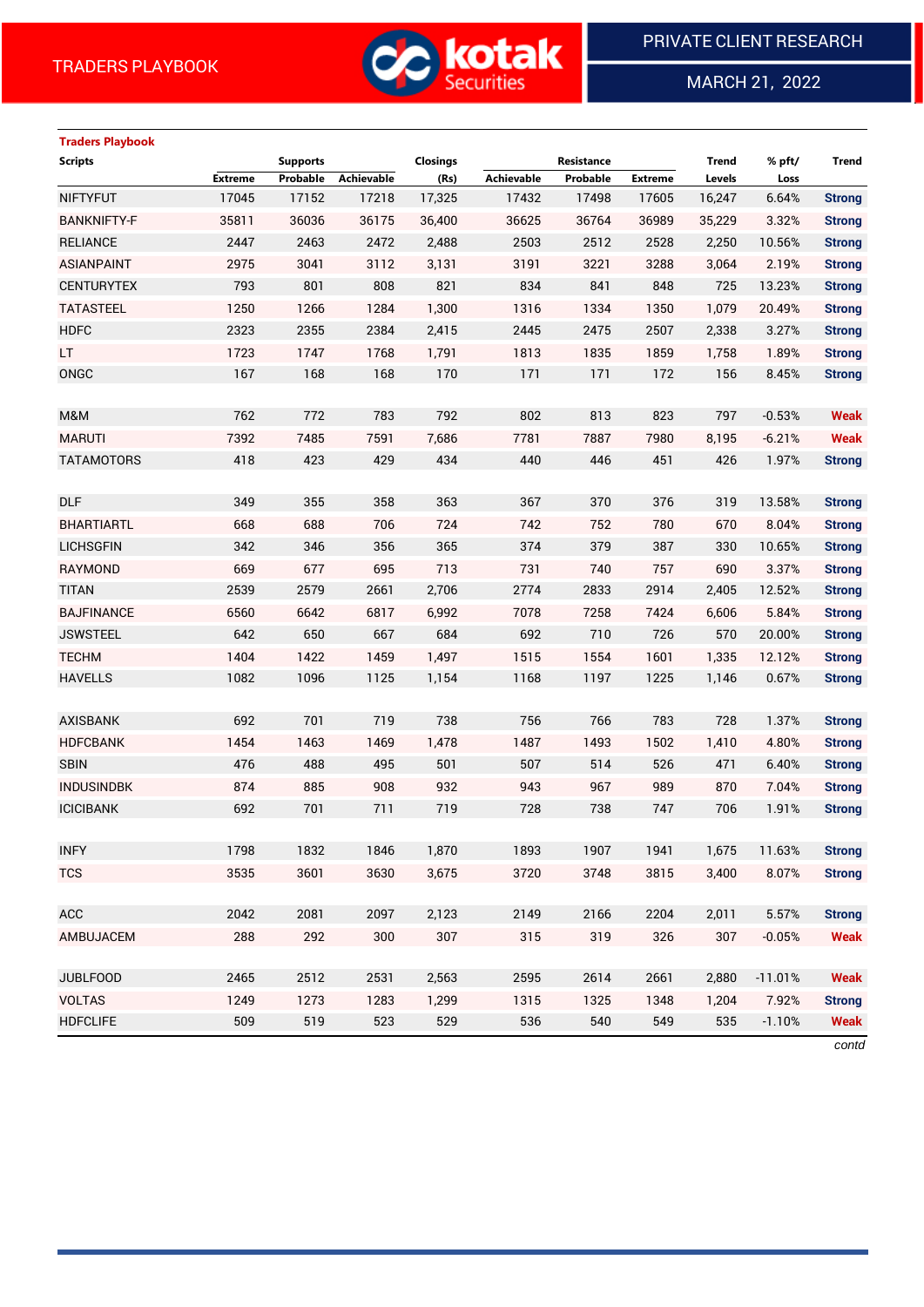### **Closing Pricess**

Closing price is that price at which a scrip closes on the previous day. Traders can start their intraday trade on this level. The stock or index should sustain above or below the closing price else you should exit the trade. Ideally, half a percent should be the stop loss above or below the closing price to enter the trade.

### **Trend**

Trend is the level at which the tendency of Indices and Stocks can be identified. For best results, you can use the 'Trend Remarks' to trade. A 'Weak' trend means that traders can trade with a negative bias. If the trend is 'Strong', you can trade long with a positive bias. Base price should be the closing price.

#### **Achievable (Supp/Resis)**

It is the price which can be achieved if the Index/Stock trades above or below the closing price. During normal course of trading, first levels are important as one can take profits around first resistance and supports levels.

### **Probable (Supp/Resis)**

It's a second resistance/support and can be achieved if stocks/indices are in trending mode. Events can lead stocks and indices to reach these levels.

### **Extreme levels**

Sometimes, the stocks fall or rise to their average lowest or highest levels FOR THE DAY and that may act as an excellent contra buying or selling opportunity with a stop loss given in the table. This means buying around extreme support and selling around extreme resistance strictly with a given stop loss. For e.g. If the extreme support for Nifty is given at 5605, and in case the market comes down to similar levels, then you can initiate long positions with the given 'stop loss for long' in the column, say at 5585. If it breaks 5585 then the trader must exit the position. This is valid on both the sides.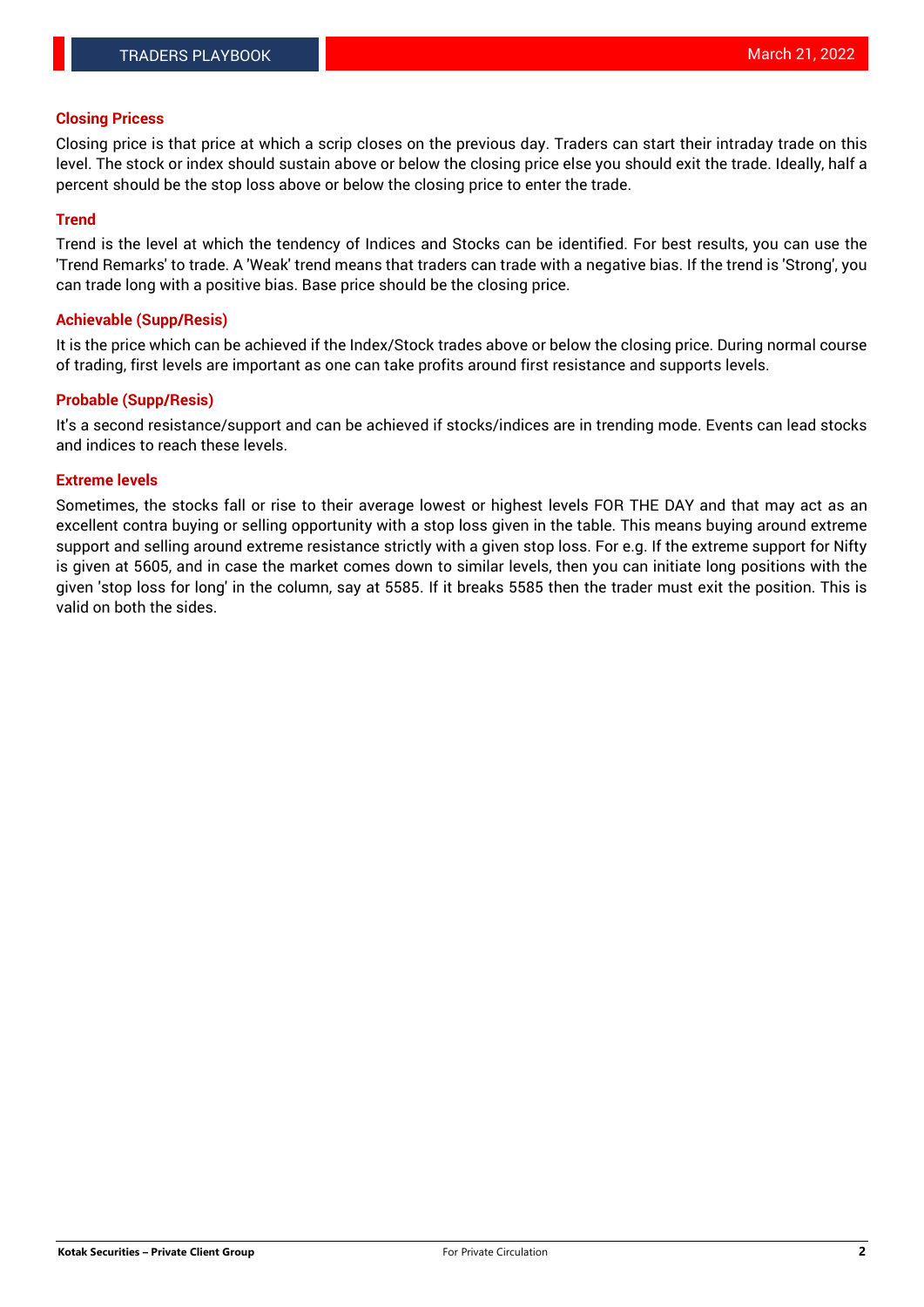### **RATING SCALE (PRIVATE CLIENT GROUP)**

| <b>BUY</b>             | $-$ | A condition that indicates a good time to buy a stock. The exact circumstances of the signal will be determined by the indicator that an<br>analyst is using.    |
|------------------------|-----|------------------------------------------------------------------------------------------------------------------------------------------------------------------|
| <b>SELL</b>            |     | - A condition that indicates a good time to sell a stock. The exact circumstances of the signal will be determined by the indicator that an<br>analyst is using. |
| <b>Stop Loss Order</b> |     | - An instruction to the broker to buy or sell stock when it trades beyond a specified price. They serve to either protect your profits or<br>limit your losses.  |

#### **FUNDAMENTAL RESEARCH TEAM (PRIVATE CLIENT GROUP)**

**Shrikant Chouhan Arun Agarwal Amit Agarwal, CFA Hemali Dhame**

**Jatin Damania Purvi Shah Rini Mehta K. Kathirvelu** Metals & Mining, Midcap **Pharmaceuticals** Research Associate Support Executive jatin.damania@kotak.com [purvi.shah@kotak.com](mailto:purvi.shah@kotak.com) rini.mehta@kotak.com [k.kathirvelu@kotak.com](mailto:k.kathirvelu@kotak.com)  $+91$  22 6218 6440  $+91$  22 6218 6432

**Sumit Pokharna Pankaj Kumar** sumit.pokharna@kotak.com pankajr.kumar@kotak.com +91 22 6218 6438 +91 22 6218 6434

Oil and Gas, Information Tech Construction, Capital Goods & Midcaps

Head of Research Auto & Auto Ancillary Transportation, Paints, FMCG Banking & Finance shrikant.chouhan@kotak.com arun.agarwal@kotak.com agarwal.amit@kotak.com Hemali.Dhame@kotak.com +91 22 6218 5408 +91 22 6218 6443 +91 22 6218 6439 +91 22 6218 6433

**TECHNICAL RESEARCH TEAM (PRIVATE CLIENT GROUP)**

[shrikant.chouhan@kotak.com](mailto:shrikant.chouhan@kotak.com) [amol.athawale@kotak.com](mailto:amol.athawale@kotak.com) Research Associate +91 22 6218 5408 +91 20 6620 3350 [sayed.haider@kotak.com](mailto:sayed.haider@kotak.com)

**Shrikant Chouhan Amol Athawale Sayed Haider**

+91 22 62185498

## **DERIVATIVES RESEARCH TEAM (PRIVATE CLIENT GROUP)**

 $+91$  22 6218 5497

**Sahaj Agrawal Prashanth Lalu Prasenjit Biswas, CMT, CFTe** [sahaj.agrawal@kotak.com](mailto:sahaj.agrawal@kotak.com) [prashanth.lalu@kotak.com](mailto:prashanth.lalu@kotak.com) [prasenjit.biswas@kotak.com](mailto:prasenjit.biswas@kotak.com)